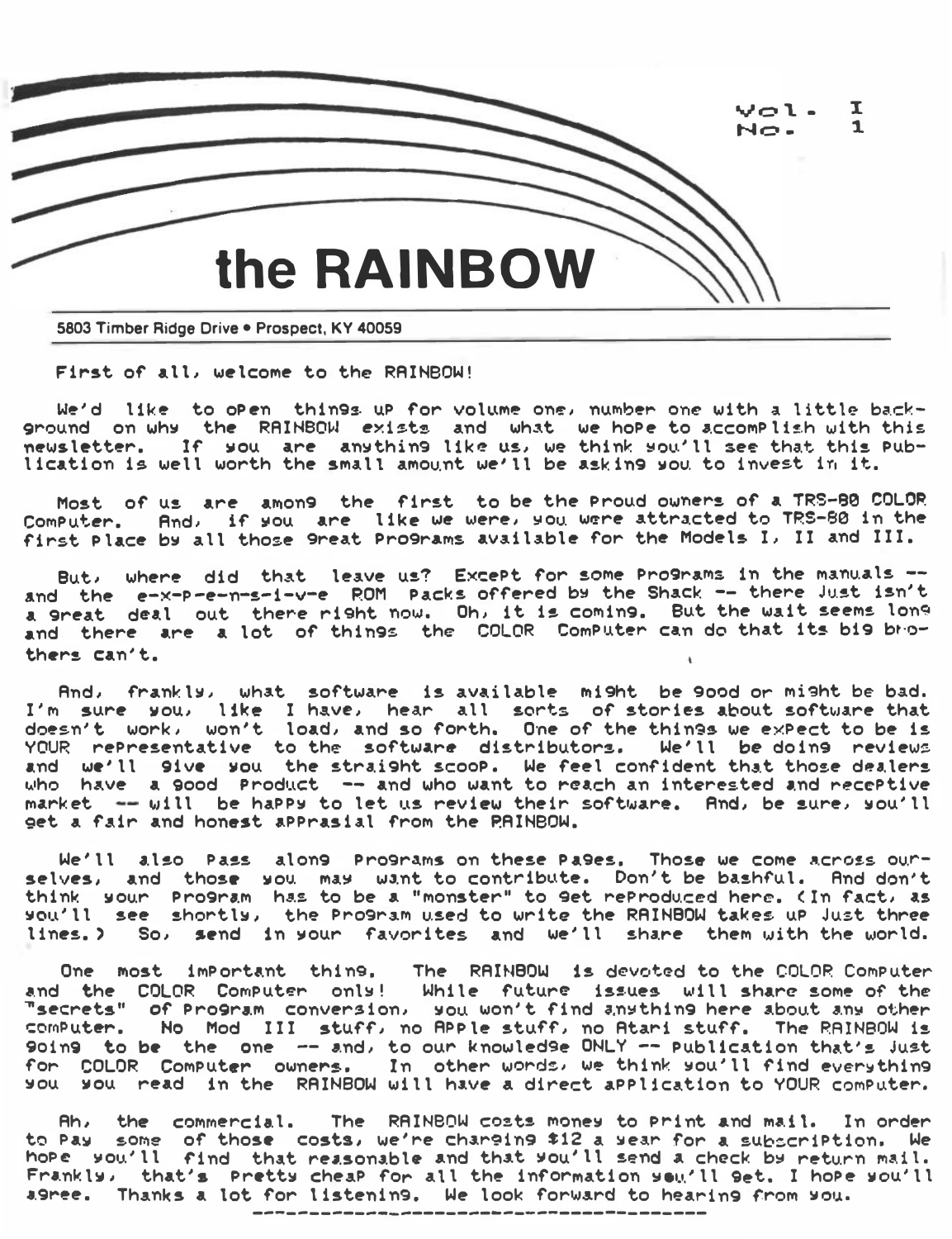# MUSIC MADE EASY

For those of you who like music. let us first recommend the fine article on the COLOR Computer in the latest issue of "80-MicrocomPutin9." By far the best Program there is one named "Music-Music-Music." And it is wrtten for the COLOR Computer. But one of the things it does not do is allow you to Play son9s as a Part of any other Programs you might wish to run. Its an entity (albeit a fine one) to itself.

What we were trying to do was Put together a horse race Program which we were going to call Derby (remember, the RAINBOW comes from Louisville). We wanted the Program to play "My Old Kentucky Home" as the horses moved to the Post. But, a couple of trus in decoding notes from<br>a music book into SOUND (and PLAY) statements left a lot to be desired.

Well, the "Music Music Music" Pro-9ram solved that Problem for us, we used it to get a really good rendition of "My Old Kentucky Home." The Problem was, how to get that code into another Program.

Enter "Music Made Easy!" We Just wrote the following few lines, added them to their own little space on the "Music Music Music" Program, loaded a data tape for the song we wanted<br>and then "broke" the original Pro-9ram. That left all the notes in their array, each with the ProPer code for SOUND's syntax.

We then instructed the COLOR Computer to GOTO6000 (the line where the codebreaker started). The result was a Printout of the ProPer codes for SOUND. The codebreaker is listed below:

6000 FOR X=0 TO 750 6010 PRINT#-2, X, P(X)" "D(X) 6020 NEXT X

Here's the routine to Play the music for which you have obtained the codes. As to explaination: Lines 1-5 READ in the conversion of the code obtained in the Previous Program and the numbers necessary to make SOUND<br>work right. Line 10 is set to the number of notes -- which you will get from your codebreaker. Line 30 is a very important line, which converts musical "rests" into a FOR-NEXT loop. Line 40 actually Plays the note. And Line 60 onward is the code from the codebreaker, all in DATA statements.

Here's the Program:

- $1$  DIM  $N(48)$
- 2 FOR N=1 TO 48
- 3 READ N(N) NEXT
- 4 DRTR 5, 19, 32, 45, 58, 69, 78,<br>89, 99, 108, 117, 125, 133, 140,  $147, 153, 159, 165, 170, 176,$ 180, 185, 189, 193
- 5 DATA 197, 200, 204, 207, 210, 213,<br>216, 218, 221, 223, 225, 227,<br>229, 231, 232, 234, 236, 237, 238, 239, 241, 242, 243, 244
- 10 FOR X=1 TO 250 · 'SET TO # NOTES
- 20 READ P.D
- 30 IF P=0 THEN FOR T=1 TO (D\*5) NEXT GOTOSA
- 40 SOUND N(P), D
- 50 NEXT X
- 60 DATA 17, 8, 10, 8, 12, 8, 17, 8

# NEXT MONTH

We'll be looking at some longer Programs next month, and we expect to have a line justifier and a screen Printer Pro9ram to talk about. We also expect to get a start on software reviews. So, take a look at our subscription blank and become an informed COLOR Computer owner! We'll be looking forward to hearing from **VOU**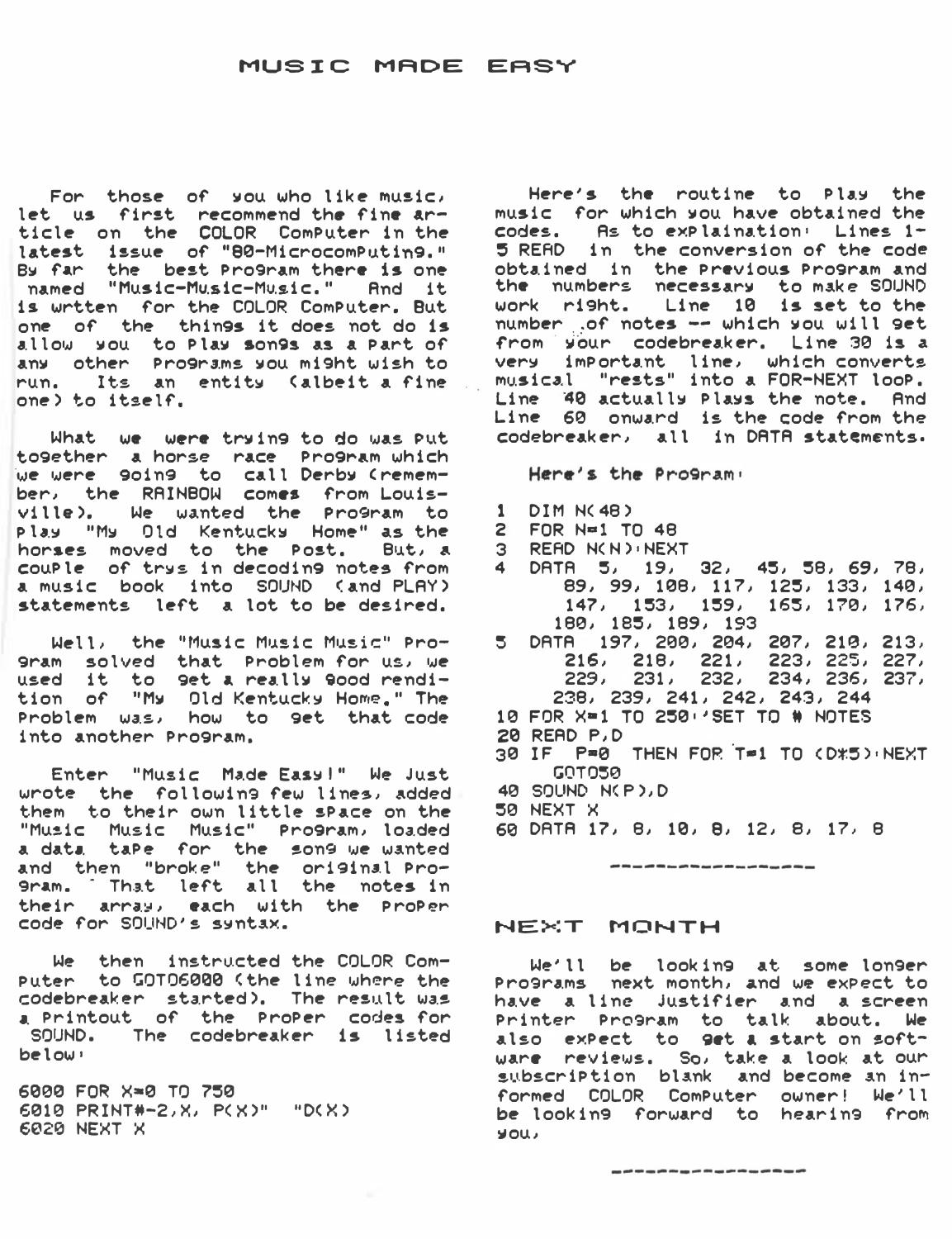# CPU SPEEDUP

Despite the stuff you may believe or have been told about the speed of the COLOR Computer's 6809E CPU, its really a Pretty swift little device. In fact, if you want to see a Radio<br>Shack store mana9er's eyes bo99le, Just Put a COLOR Computer next to a Mod III in his store, write a short for-next loop to count the numbers from 1 to 1,000 on both machines and then run them at the same time. Can you guess which computer finishes first? Yep, old COLOR Computer!

But, there's a way to make your COLOR Computer run even faster. Just<br>POKE 65495,0. You'll be able to see<br>this in action right away, because the cusor will start changing colors more quickly. To get back to the<br>"normal" sPeed, Just POKE 65494.0.

You have to go back to normal for cassette I/O and to transmit to the printer. If you don't, you get all<br>sorts of messy garbage. And in reference to SarbaSe, you Probably will get some on the screen (or lose control) if you let your Program end while you're still in the fast format. Making your last line ready<br>"POKE 65494,0 END" will handle that<br>Problem Just fine. Its a nice feature for all sorts of uses. 

### LP VII DRIVER

When you bought your LP VII, remember the disappointment when you discovered you really couldn't use the smaphics because COLOR Computer owners needed a driver to make a conversion of bit codes?

Well, the wait is over. Even here in Louisville, the driver is available (at Computer Centers). And the<br>best news of all is that it is FREE<br>for those of us who bought the LP VII. We're not 90in9 to 90 into the business of Patting the Shack on the back without cause, but in this case its Justified.

Also in the area of FREE stuff, if you bought VIDEOTEX, Radio Shack has arranged to give you a free hour of the Dow Jones News Service. All you have to do is ask for it!

#### M & N DECODED

Have you tried that little message board Pro9ram in the Extended Color<br>Basic manual that lets you Print what sort of appear to be text letters on the 9raphics screen?

Since you cannot mix 9raPhics and text on the same screen, some things can be really confusing without a label. We suggest you create a subroutine with all 26 graphics letters and then Just execute the letters on the Smaphics screen when you want to label something.

Actually, that's not what this is all about, since that seems Pretty easy to figure out. But, we were less than happy with the way two of the letters looked. A quick call to Ft. Worth brought the information<br>that the customer service PeoPle at<br>Radio Shack thought one of their Pro-9rammers was Just trying to get a bit too fancy with some of the letters.

Those letters in question are the "M" and the "W"...and they do look messy. Here's a suggestion for a way to draw them that's a little more  $claxri$ 

\_\_\_\_\_\_\_\_\_\_\_\_\_\_\_\_\_\_\_\_\_

M...D7U7F3E3D7 W...D7R1E2F2R1U7BD7

We hope you'll like these!

OFFICIAL STUFF the RAINBOW Published by FALSOFT Prospect, KY 40059

Lawrence C. Falk--Editor:

--------------------TRS-80, COLOR COMPUTER ARE TRADE-MARKS OF TANDY CORP.